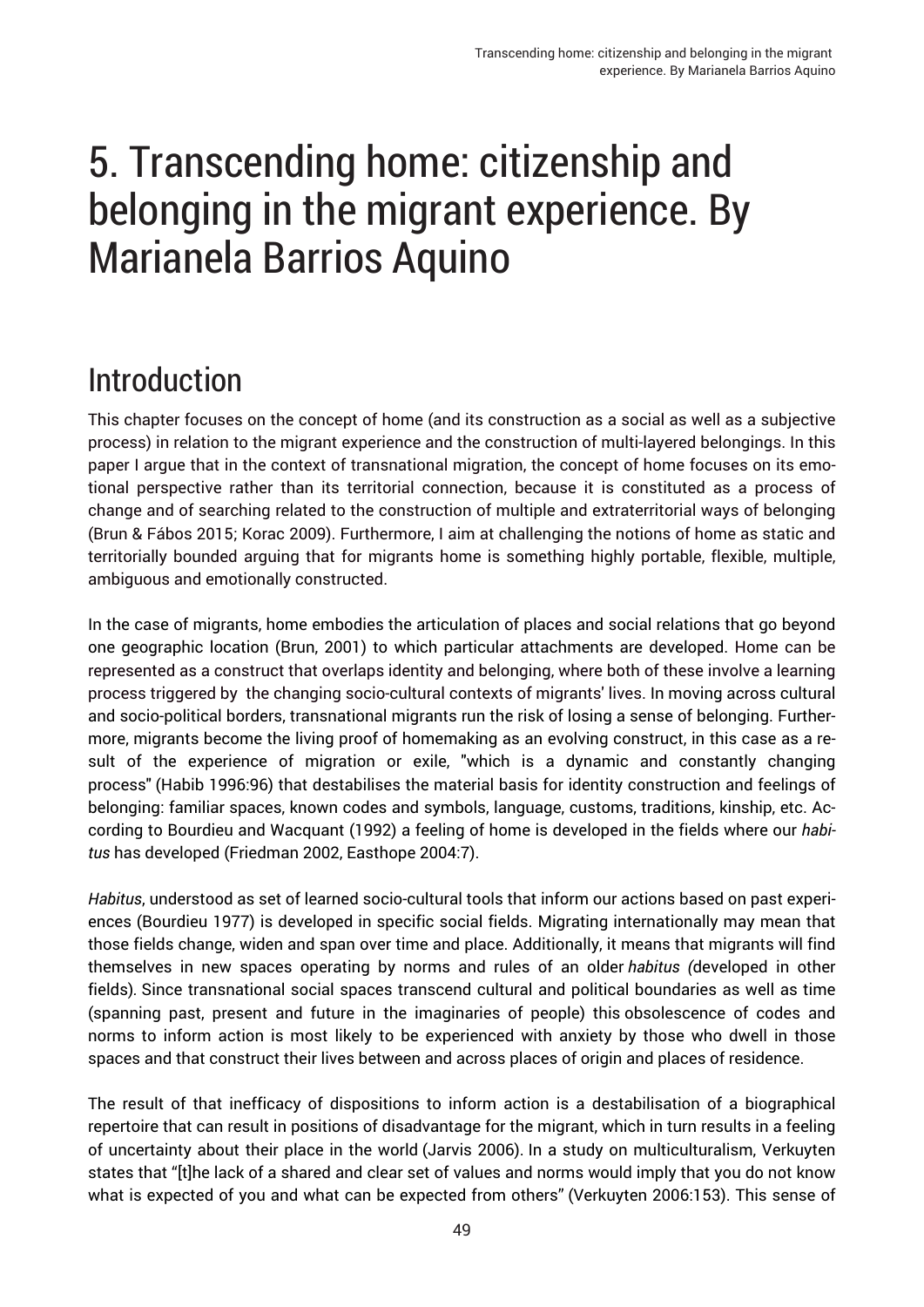uncertainty will result in disempowerment due to the difficulty of putting in practice adjusting strategies when the responses from the social context are unknown and confusing. Thus, learning processes will be set in motion to counteract this disempowering experience. It can then be said that movements across social spaces represent "moments of intense learning as they have to modify the structure and meaning of their lives as adults and adapt to a new social world" (Morrice 2012: 252).

When we think of international migrants, we often think of individuals who leave their home country to start a live in a different country. That is, individuals who leave a place and arrive in another. In this chapter I offer a slightly broader perspective, where migrants never really leave a place and never completely arrive in another. They are always present and absent at the same time. This becomes more clear when we use the terminology that defines them: emigrants and immigrants, and in general migrants. Emigrants are those absent, those who left the country of origin and are regarded from a place that has been left behind. Immigrants, on the other hand, are those same individuals who are regarded as aliens from a place of arrival or destination. They are the newcomers who were not here before. Migrants, more generally, refers to a notion of movement that is more in line with the idea neither leaving nor arriving, rather of being on the move. An individual is always all three denominations at the same time.

In trying to situate this notion of migrant, the concept of space if very useful, because it allows us to overcome the limitations offered by territorial conceptualisations of nation-states. In order to apply it to transnational contexts, space can be defined as a "sort of container to a socially, politically and economically relevant construct" (Faist 2000:18). Following this, migration will not simply be defined as the movement of people across nation-states, but rather "an economic, political, cultural, and demographic process which encapsulates various links between two or more settings in various nationstates and manifold ties of movers and stayers between them" (Faist 2000:8) where the roles of movers and stayers sometimes overlap due to the migration experience. Moreover, migrants are individuals dwelling and moving across transnational spaces, producing them and reproducing them with their experiences and everyday practices. Basch and colleagues linked transnationalism to migration studies by defining the former as "the process by which immigrants forge and sustain multi-stranded social relations that link together their societies of origin and settlement" (Basch et al. 1994). Following this logic, this chapter situates migrants' practices of homemaking in transnational social spaces. This is crucial not only for the understanding of homemaking, but also to reflect on the making of transnational social spaces, where experiences are de-territorialised and moved across and beyond the frame of nation-states and linear temporality, where the past has been left behind, the present is here and the future is a thing yet to come.

So far I have stated that migrating situates migrants and the construction of their home in transnational social spaces. Furthermore, I have argued that moving across social spaces may create disempowering situations for migrants. In this chapter, I will also argue that citizenship acquisition, as a promise of belonging, can become a strategy to fight senses of unease and uncertainty. Citizenship promises to satisfy the need to belong and can be used as a tool to construct a sense of belonging that will aid in the construction of home for migrants, even if only as a legally recognised way of being able to stay and to preserve the ongoing construction of belonging/home at the place of residence. The chapter will be divided into three sections that will focus on the the three following ideas respectively:

- Home is understood as a familiar place of security and safety, and is based on a sense of multi-layered belonging.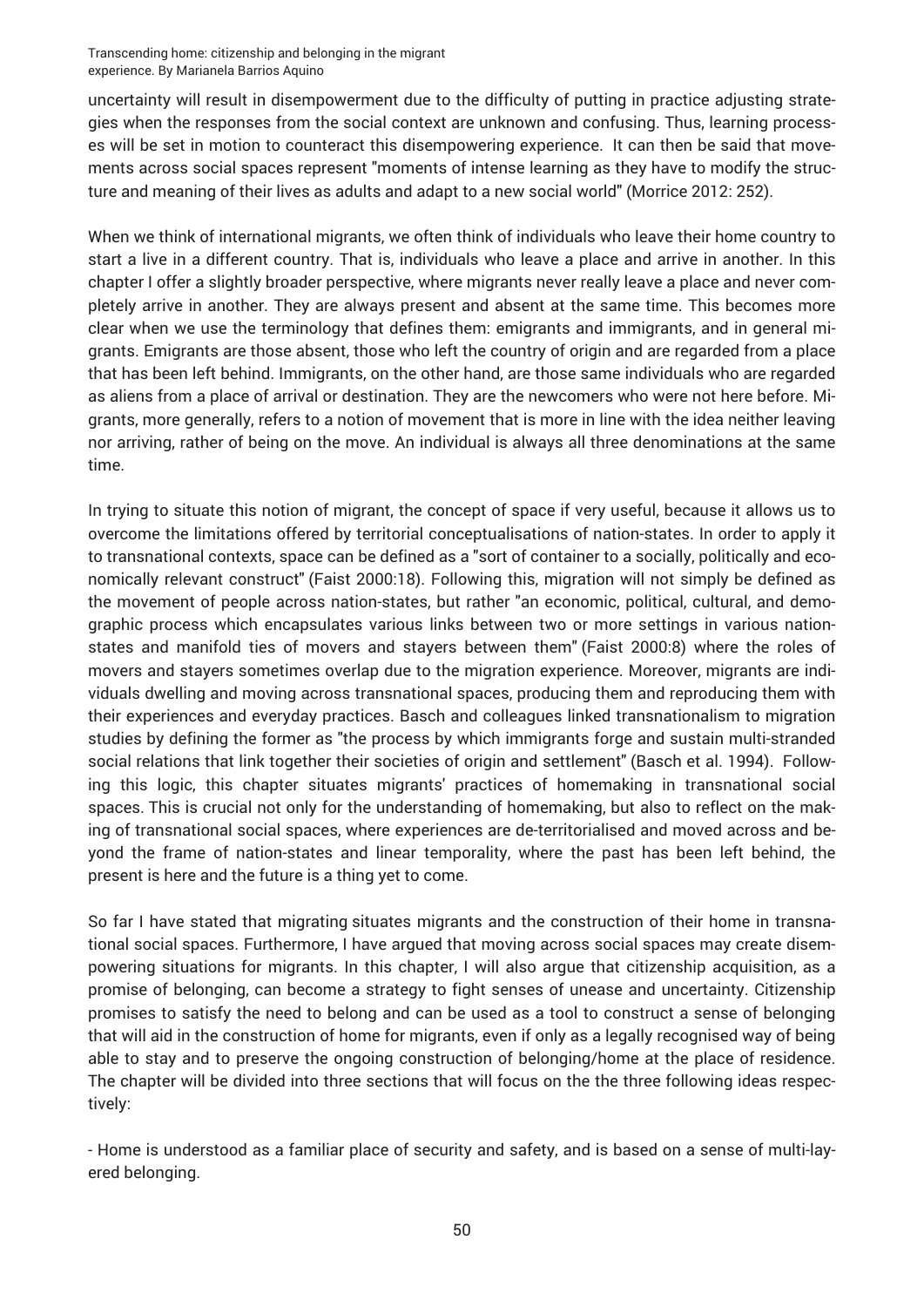- Migration destabilises notions of identity and belonging, typically creating a feeling (at least initially) of uncertainty and loss of control that will trigger homemaking strategies in order to regain control

- Citizenship acquisition can be used as a response to the uncertainty caused by the migration experience and to (re)construct a new feeling of belonging, of *being at home*.

I will finish the chapter with a conclusion and some personal reflections about the question of how migrants make homes looking through the lens of citizenship.

#### Multi-layered belonging and migrants' representations of home

Migrants often see home as a place "where normal life can be lived; it is a place that can provide [...] a sense of belonging" (Eastmond 2006:153). Furthermore, she and other scholars argue that those conditions can only be fulfilled in transnational social spaces, where both place of origin and of destination can be condensed (Eastmond 2006, Brun & Fábos 2015). When migrants leave their home countries, they bring along memories and a cultural repertoire that has informed their notions of home and belonging throughout their lives. Those cultural tools are context dependent and will necessarily be questioned once the socio-cultural context changes, which always happens in the case of transnational migrations. For this reason, their homemaking practices will also shift, whatever they were. They will adjust to a new reality that includes other codes and symbols, and as Donà (2015) argues, that can lead to shifting homemaking practices to deterritorialised spaces. These changes can take place in numerous different ways and the nature of the changes will necessarily vary with each individual. An example could be how migrants bring objects from their places of origin to their new homes, the foods they cook, the language that is spoken at home, etc.

Homemaking practices developed in transnational social spaces as a consequence of the experience of migration will most likely lead to multi-layered notions of belonging (Yuval-Davis & Werbner 1999) and ambiguous representations of home. This multi-layered notion of belonging is not free of conflict. It is not a mere integration of realities that act in harmonious combination with each other, but a "complex structuration of the everyday realms consisting of multiple spheres of belonging that are often likely to be incompatible" (Pfaff-Czarnecka 2013:10). These realms can be translated into being here and there, now and in the past as well as in the future, dwelling in an old *habitus* that is no longer informing the necessary dispositions. It has also been argued that migration can "foster cultural hybridity and complex, sometimes contradictory identities, as people negotiate diverse geographical spaces and cultural contexts" (Long & Oxfeld 2004 in Marschall 2017:216)

As has been argued before, *habitus* or the tools acquired to make sense of the world are key to providing a sense of familiarity and thus, a sense of belonging. It can be said that through *habitus* we are able to relate to the outside world in ways that make sense to us and to those around us, which is vital for the construction of home and belonging. In this sense, the learning processes involved in the construction of home are, in the case of the experience of migration, related to a revisit to the socialisation processes where codes and symbols for interaction (*habitus*) were learned. These newly "acquired tools" will develop into new forms of interaction through which migrants may "forge themselves in a new society" (Korac 2009) and with which they will construct new senses of familiarity that will incor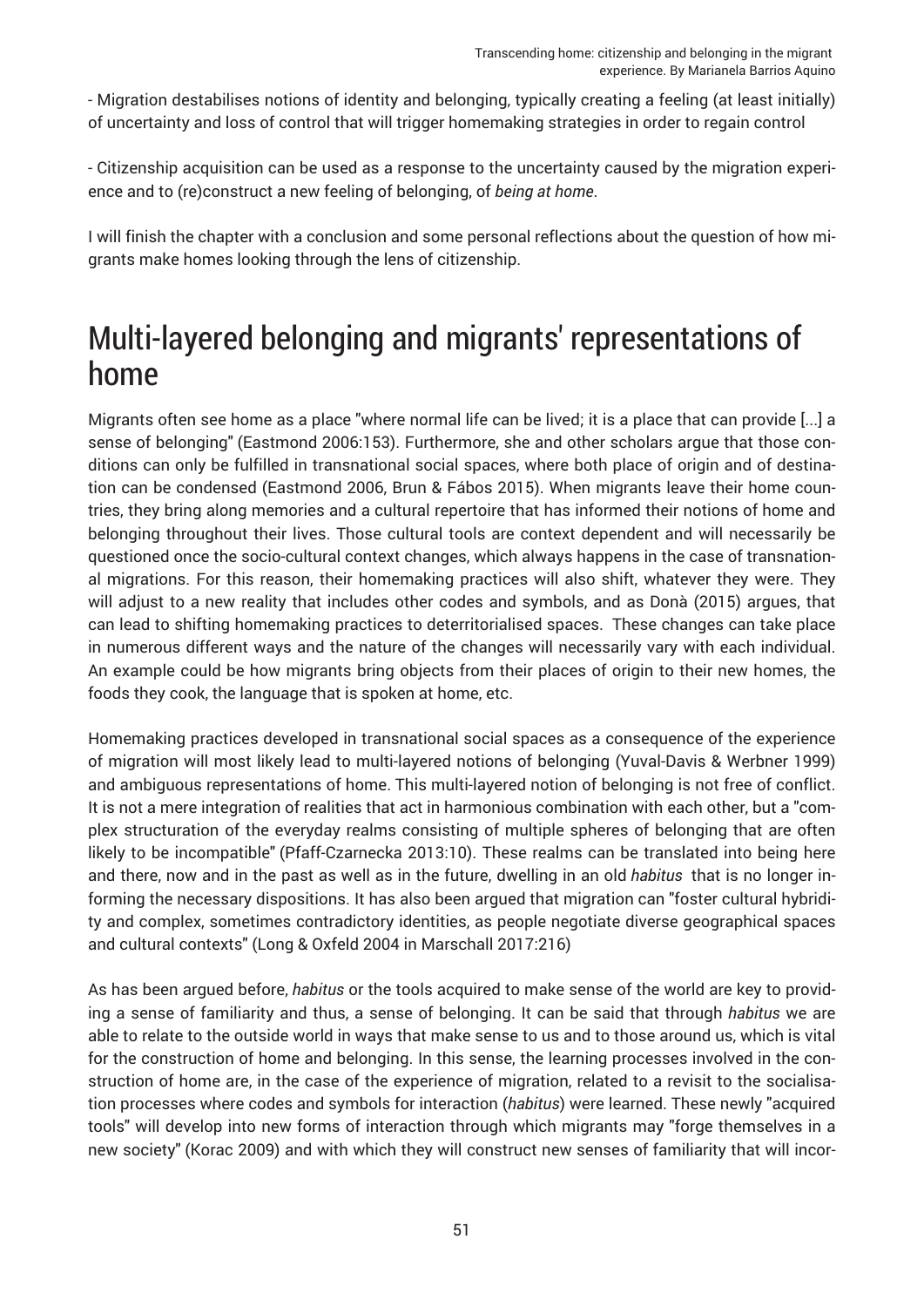porate notions of home from the past, material realities and representations of home from the present and hopes for future homes (Brun & Fábos 2015)

Additionally, Korac (2009) argues that home is also something of the past, a sort of negation (Eastmond 2006) of belonging and it often becomes a constant search for a meaningful place. In the context of transnational social spaces, Tuan has explored the relationship between people and places and he argues that rootedness is "a knowing that is the result of familiarity through long residence" while a sense of place is "a knowing that is the result of conscious effort" (Tuan 1980:8 in Easthope 2004). In both cases, home is represented as a sphere of familiarity in terms of knowing the social networks and codes and norms involved.

In discussing home and homemaking processes with migrants, they often make reference to a place they belong to as well as a place left behind. Both of these can coincide but they don't necessarily do so. The idea of home evokes notions of belonging, of familiarity, of security and safety, (Čapo 2015) and when trying to construct a home, migrants often try to emulate a lost feeling of belonging. Home can then be described as a place to which we feel emotionally attached and a place that helps us tell our story. A place that recognises us as familiar as much as we recognise it as familiar. It can be a place in our memories, in our everyday life, in our dreams and hopes. Home is the combination of those places and the expectations we have of them as well as our interactions with people and sociopolitical and cultural structures there. The familiarity of those places makes us feel comfortable and particular aspects of those places can even symbolise aspects of who we are (Rose 1995) and how we represent ourselves.

Migration does not imply that a 'homing desire' (Brah 1996) will be deleted and one will simply dwell in a nostalgia of the past. Moreover, it simply transforms imaginaries of home to reflect the transnational nature of the links, networks, everyday lives, belongings, etc. of migrants. That transformation creates a vision of home that can be more ambiguous (Sandu 2013). Home becomes more mobile, more volatile, where anchoring strategies relying on objects, symbols, aromas, etc. may be used in order to recreate familiarities. These produced or manufactured familiarities acquire a great value in the life narratives of migrants, who are constantly searching for belonging that would match their multiple attachments and loyalties.

Several scholars (Gurney 2000, Easthope 2004, Hamzah & Adnan 2016, Eastmond 2006) have argued for the emotional and experienced side of the concept of home, challenging assumptions of its territorially or materially bounded nature. When focusing on the experienced and subjective side of the concept of home, scholars are acknowledging the possibility of the relational nature of the concept. This allows for the possibility of it being experienced in radically different ways (Boccagni & Brighenti 2017) because this perspective assumes that home is never completed, never fully achieved and always changing.

Making home within the context of transnational lives is related to a process through which people "try to gain control over their lives and involves negotiating specific understandings of home" (Brun & Fábos 2015) The negotiation takes place between the migrants, their networks in the countries of origin and the context and social structures in the places of residence. Those networks and structures span beyond the borders of those geographical locations and beyond time, constructing transnational social spaces where they can fit with their fragmented stories and geographies.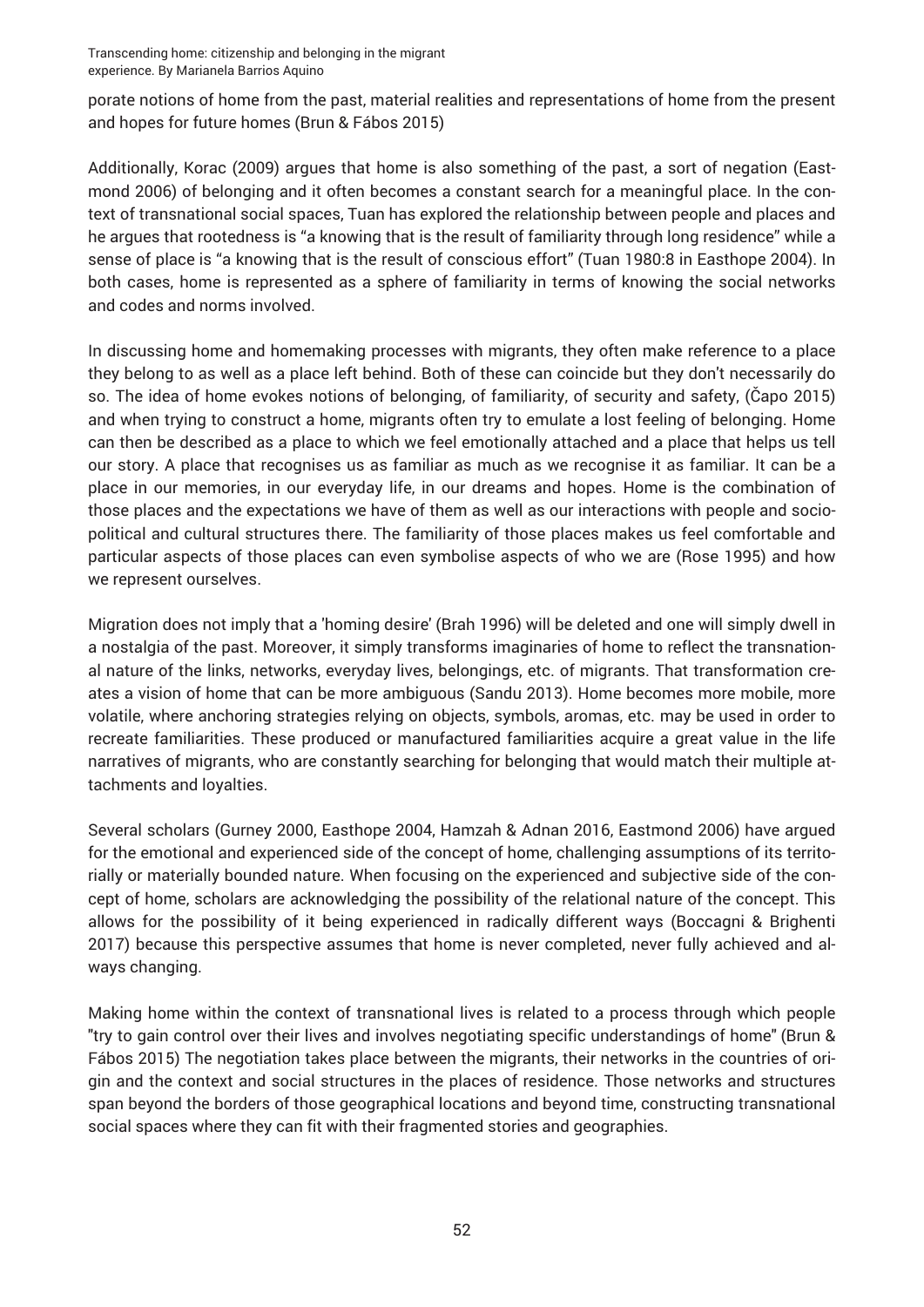### Revisiting identities in transnational social spaces: disempowerment and the experience of migration

It is worth highlighting here that neither of the three concepts of identity, homemaking and belonging exists divorced from their social context. Therefore, identification processes and identity practices can only be studied within specific frames of social processes and bearing in mind that they are constructed and developed within that frame (Berger & Luckmann 1966). With this in mind,the relationship between identity and transnational social spaces is two-fold: firstly, migrants' identity is constructed within a transnational frame and, secondly, this results in a multi-layered notion of belonging.

In the context of transnational social spaces, identity construction is a process of becoming (Pilkington and Flynn 1999) that links geographies and past, present and future (Korac 2009), turning it into a process that transcends territories/spaces/places and spans over time, questioning both a linear vision of temporality and a territorially bounded understanding of identity. This approach particularly challenges the assumption that migration is about geographical movements that start in the past and stop in the present, upon arrival in the country of destination. When in transnational social spaces, migrants find themselves navigating unknown structures with obsolete tools for those navigations. The codes and symbols that served for interaction in the past, as seen above, are not fully functional.

It is important to highlight that the fact that home can be made (Xenos 1996) is not a denial of the existence of territorially based aspects of identity, rather a reminder of the importance of the fact that territory is only an aspect of identities and of nation-state building (Korac 2009; Xenos 1996).

With that in mind, I use this paper to ask how do migrants dwell and make homes in those transnational spaces? I argue that they can do this through identification processes that keep them connected to various locations and times simultaneously, which turns them into architects of a new belongings, building networks and structures in new social contexts with tools brought from another social space, across borders and cultures. New and old, here and there, familiar and foreign, all are sides of the transnational construction of identities in the experience of migration.

Migration, thus, can be seen as much more than a geographical relocation. This means that the relocation also occurs at a cultural level, because it entails new ways of understanding social relations and new ways of positioning oneself in front of new groups for comparison (host community, community of origin, other fellow migrants, etc.). As Benmayor puts it: "migration is a long-term if not a lifelong process of negotiating identity, difference, and the right to fully exist and flourish in the new context" (Benmayor 2007:8) or in Sayad's words, the individual "does not emigrate (i.e., one does not cut the ties with one's own social, economic, cultural, customary universe) and does not immigrate (i.e., one does not aggregate, even when in a marginal and very superficial way, to another social system) with impunity (i.e. without consequences), among immigrants, is produced an inevitable conversion of their attitudes toward themselves, towards their home country and toward the society in which they live" (Sayad 1998:65). It is not possible to remain unchanged while migrating. When crossing cultural borders migrants are faced with the limits of their own tools to interact because they don't have the knowledge that we usually classify under the category of "common sense". Paradoxically, there is nothing less common than common sense in this context. Manners, values, basic behaviour rules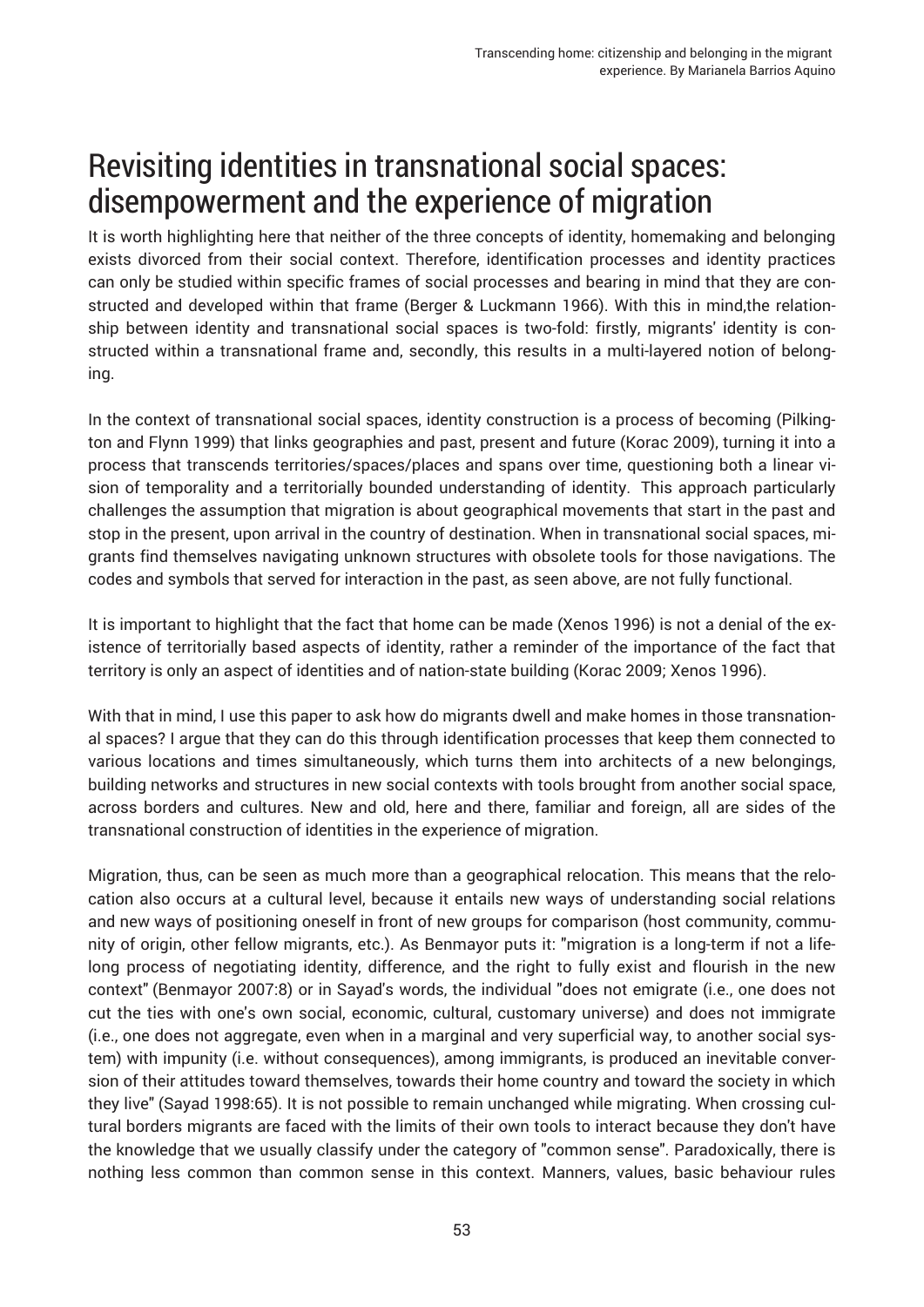such as queuing or buying groceries can become important barriers to interaction in everyday life when one is not acquainted with the ways of a place.

The ignorance of certain basic rules of interaction can represent a very disempowering facet of the experience of migration, since disorientation and anxiety can overcome the individual when faced with the necessity of asking a question without speaking the language or being invited to somebody's house and not knowing whether to keep their shoes on or not. Simple everyday tasks can entail a long process of discovery and become the object of moments of intense learning (Morrice 2012). Furthermore, through those learning experiences migration changes the migrants' perception of the world and of themselves, and constitutes a moment of identity reconfiguration. In line with this Dubar argues that changing norms, habits and models may result in the destabilisation of symbolic systems (Dubar 2006) and consequently the migrant can be left in the dark when it comes to anticipating someone else's behaviour. This can result in a feeling of uncertainty and even unease about everyday activities, like taking the kids to school or meeting the kids' teacher.

This paper is based on an understanding of identities as tools that inform action for interaction (Goffman 1959) acknowledging that they are in turn informed by codes and symbols learned in interaction. This theoretical approach defines identities in terms of agency and looks for their representations in embodied habits of social life (Billig 1995) and everyday practices, like for example, homemaking practices.

Identities are context-dependent. When the social context changes, as happens in the experience of migration, migrants will find that what they learned in another context no longer applies to their current reality. Those symbols and values that once enabled them to classify others and be classified in a more or less expected way become obsolete when entering in direct contact with a foreign culture or society. As a result, migrants may perceive a limitation in their capacity to make sense of the social context and react accordingly, which in turn will translate into a feeling of loss of control. This sense of uncertainty will result in disempowerment due to the difficulty of adjusting strategies, action and goals, when the responses from the social context are unknown and confusing, or cannot be classified into a known category.

In addition to configuring the migrant's vision of the world, identity is at the same time configured by "resources of history, language and culture in the process of becoming rather than being: not "who we are" or "where we came from", so much as what we might become, how we have been represented and how that bears on how we might represent ourselves" (Hall, 1996:4). Identity is thus defined as that active creation and performance of a narrative of the self, which provides a sense of order (Yuval-Davis, 2011; Wetherell, 1996) and that translates social domains and locations into strategies of action and self-representation, providing information about symbols and codes for interaction. In other words, identity is vital for migrants to be able to draw on their experiences to participate in social life along with others. Therefore, identity is about agency, about an ability to act meaningfully and about interaction with others. According to Hashmi (2000) migrant identities involve the re-evalutation of oneself because migrants find themselves surrounded by new (possibly unknown) traditions, customs, etc.

Identity construction is thus a relevant issue when exploring the variegated nature of homemaking or the construction of home in transnational scenarios, because it can be seen as a process "of being and becoming, belonging and longing to belong" (Probyn, 1996; Fortier, 2000 in Yuval-Davis, 2011:15). Feelings of belonging refer to emotions that evoke attachment and a sense of place to individuals, which are closely related to issues of identity. Identity, belonging and homemaking can be regarded as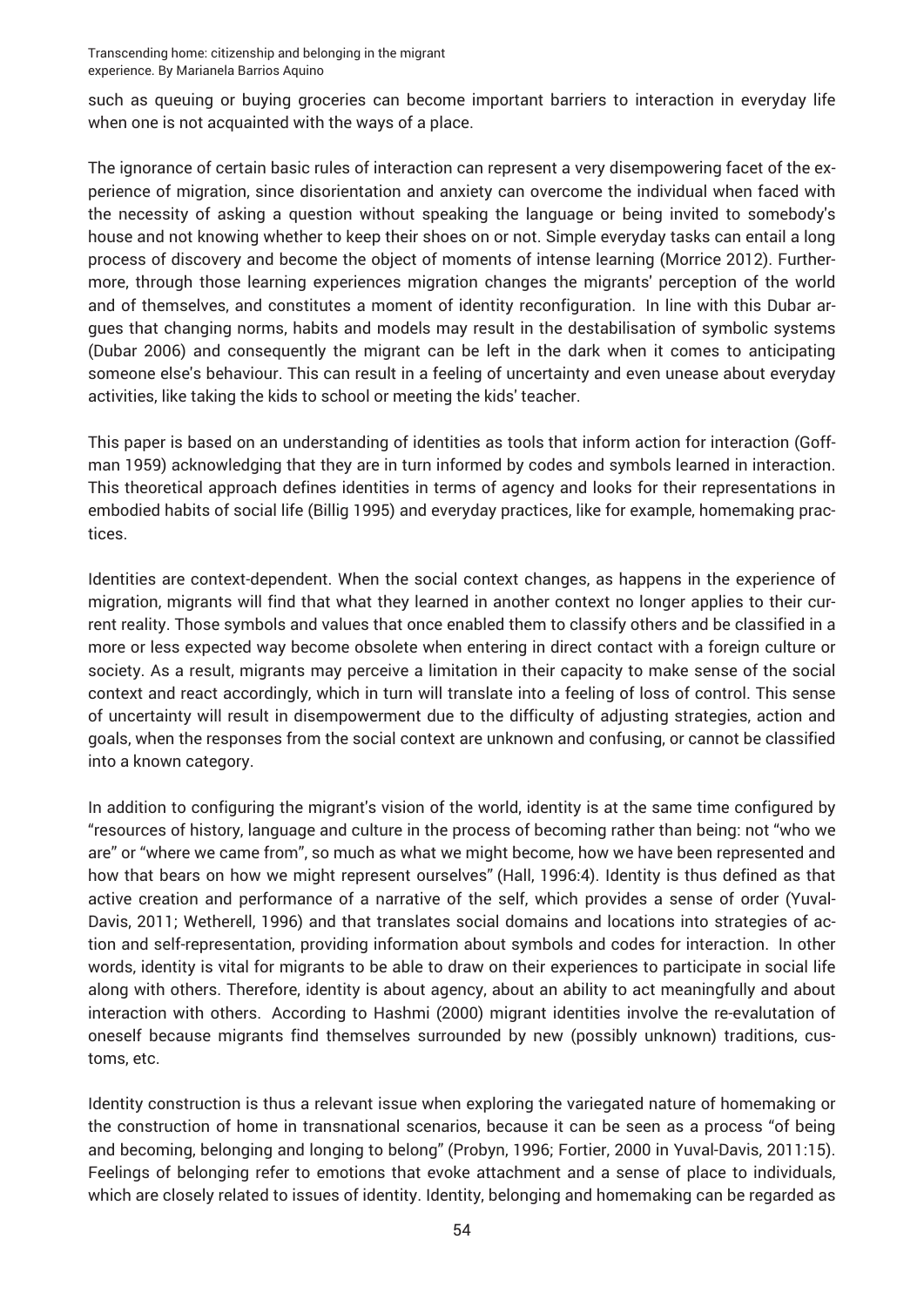key overlapping aspects of the experience of migration. Home is where we can be ourselves. When our selves are fragmented and destabilised as the result of our experiences, in this case the experience of migration, our strategies will necessarily turn to try to recover a loss sense of who we are and of our place in the world. Individuals seem to feel a need to construct a home wherever they are, whatever the circumstances. Scholars like Brun and Fábos, who study forced migration, argue that even those individuals in the most precarious situations develop homemaking practices, wherever they are (2015).

#### Citizenship as construction of multi-layered belonging as homemaking strategy

Citizenship scholars (Isin & Nielsen 2008, Erel 2013, Morrice 2016, Koopmans et al. 2005) address the concept of citizenship beyond its legal status, acknowledging that is is also a social process that involves everyday practices. Citizenship is also seen as a practice that creates a certain *way of being.* Some scholars (Isin, 2012; Yuval-Davis, 2011; Fortier, 2013) have described citizenship as a learning path that is incorporated into the *habitus* of the subject and is activated even when performing other 'individual' actions like mothering (Erel, 2013). In terms of homemaking strategies, citizenship can represent a way of protecting oneself from the threat of being removed from a place. Immigration policies are perceived as being constantly changing and becoming ever increasingly restrictive, threatening to break the continuity of migrants' constructions of home in the place of residence.

Citizenship regimes are also an example of how policies can determine boundaries of inclusion and exclusion, where some subjects are allowed to gain membership into a polity while others are kept out of those boundaries (Yuval-Davis 2011). On the other hand, scholars like Bloch (2014) consider citizenship regimes only a part of the experience of citizenship. Even when they constitute an important part they don't tell the whole story of experiencing citizenship and the shape that it can take in everyday life. In her study of Moldovan migrants, Bloch argues that "migrants relate to and strategize around citizenship regimes in very different ways depending on the types of subjectivity" (Bloch 2014: 464). This approach acknowledges that citizenship regimes and institutional notions of citizenship affect migrants' relationship to citizenship only in part and that although they may determine the process or access to citizenship, they cannot control migrants' dreams, expectations and experiences of citizenship.

I would like to argue that citizenship is a particular political project of belonging that also activates very specific discourses of belonging and community. Citizenship regimes enforce cultural requirements that tell the story of a cohesive national community, of a homogeneous population of like-minded people to which the aspiring citizen would have access to once complying with all the policy requirements. A definition of citizenship that incorporates notions of identity, belonging, rights, status, moral values and that is *practiced* in different domains of social life (Bosniak 2006, Morrice 2016) is important when talking about migrants because it acknowledges the experienced side of citizenship. Yuval-Davis complemented this definition by saying that it is also about membership in several communities and that "people's lives are shaped by their rights and obligations in local, ethnic, religious, national, regional, transnational and international political communities" (Yuval-Davis 2013:7). This addition is very useful due to the necessity of enlarging the definition of citizenship to fit those who are members of more than one community, with multiple belongings and who  $-$  for that very reason – may experience citizenship in a radically different form, because transnational mobility necessarily complicates notions of citizenship and belonging (Bloch 2014:449). Here, the study of be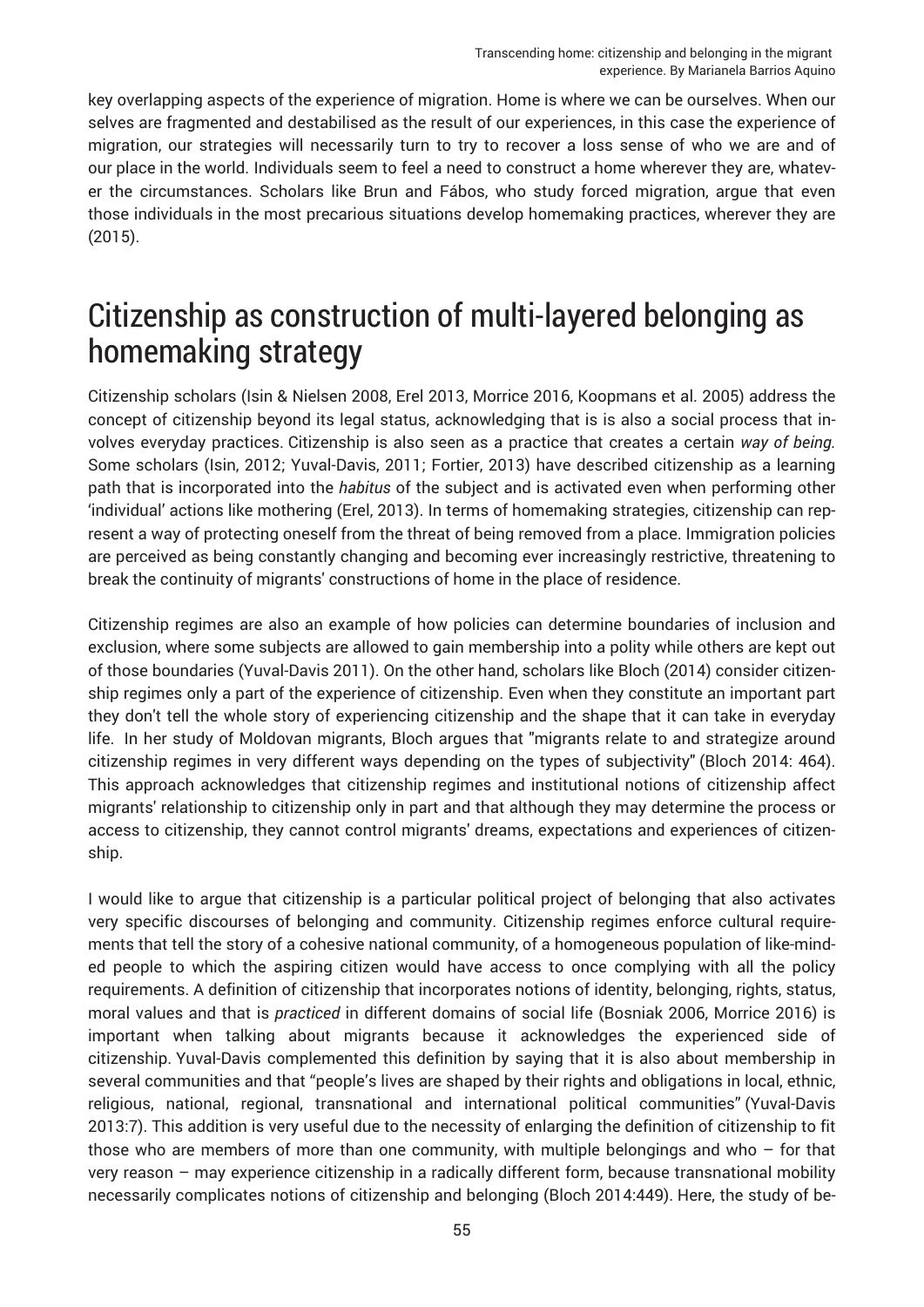longing is not limited to individual or collective emotional or ideological attachments to groups or geographies, but also encompasses the dissection of a wider social and political structure that determines who belongs and how to belong, and that can have an impact on the individual's experience. As a personal, subjective phenomenon, the individual constructs her belonging to a polity within a political context, which in turn shapes that construction. Belonging is also about boundaries and rules of attachment. Those boundaries are collectively and politically constructed but subjectively internalised by the individual. I don't intend to deny those boundaries, I merely have argued for citizenship being regarded and often experienced as guarantee for a more stable, more plausible construction of home.

It is thus inevitable to speak of citizenship in broader terms due to the complexity of the concept itself, which in the case of migrants, refers to a membership that is multi-layered, implies several political communities, and is "composed of local, regional, national, cross-national and supranational political communities" (Yuval-Davis 2011:49). For this paper, it is important to take into account all dimensions of citizenship in order to better understand its relevance in the homemaking processes or the construction of belonging of the migrant. There is always a connection between citizenship and belonging, where citizenship is considered a project through which migrants naturalising as citizens have to go in order to be *awarded* the right to belong. That *right to belong* comes with a sense of security and stability that the experience of migration often lacks or has taken away. Whether this may actually be realised in everyday life is another issue, but citizenship in itself is a concept loaded with (*illusions*) of equality and full membership.

In drawing on the idea that everyday notions of citizenship are related to a sense of belonging and to feelings of stability, I want to argue that migrants may acquire citizenship as part of a search for belonging (Bloch, 2014). Given that citizenship can be experienced in a variety of ways, I believe this idea does not clash with the limiting and normative nature of citizenship regimes and naturalisation processes, which I consider act as restrictive gateways to belonging (Morrice, 2011). Furthermore, I believe citizenship regimes also send a message (through a discursive construction of national identity) of being the doorway to a supposedly cohesive and integrated society. Thus, naturalisation processes require of aspiring citizens that they learn to think of themselves as members of a specific community (Fortier, 2010). This is how citizenship is constructed as the *perfect* path to building a home and making oneself *at home;* as the promise to satisfy the longing to belong. In most cases<sup>[1](#page-13-0)</sup>,

whether migrants believe in that promise or not, this at least means that the search for belonging is not limited to one single place of attachment, rather it reflects a search for belonging in various "systems of national belonging" at the same time (Fouron & Glick Schiller, 2001). This is what I refer to when I talk about multi-layered belonging.

The search for a lost home, for a certain type of rootedness in the place of residence can be satisfied (at least initially) with the acquisition of citizenship, even when all that is gained with citizenship is the (*potential*) access to the right to preserve the current home, the right to continue to develop a sense of belonging in the place of residence although always in connection with the place of origin. This can be interpreted as the final realisation of a multi-layered belonging, where the place of origin, the status of alien, other or migrant no longer pose a threat to the continuity of one's construction of home. Thus, citizenship is here also understood as the right to stay permanently, to fully access all rights to stay and construct a home in the place of destination. Citizenship is often perceived by migrants as a level of stability that allows them to feel *more at home.* This will potentially have a great impact on the perception of the ability to construct a home. Ong (1999) call migrants that naturalise in their countries of residence 'flexible citizens" (Ong, 1999:214) because their everyday lives and practices take place in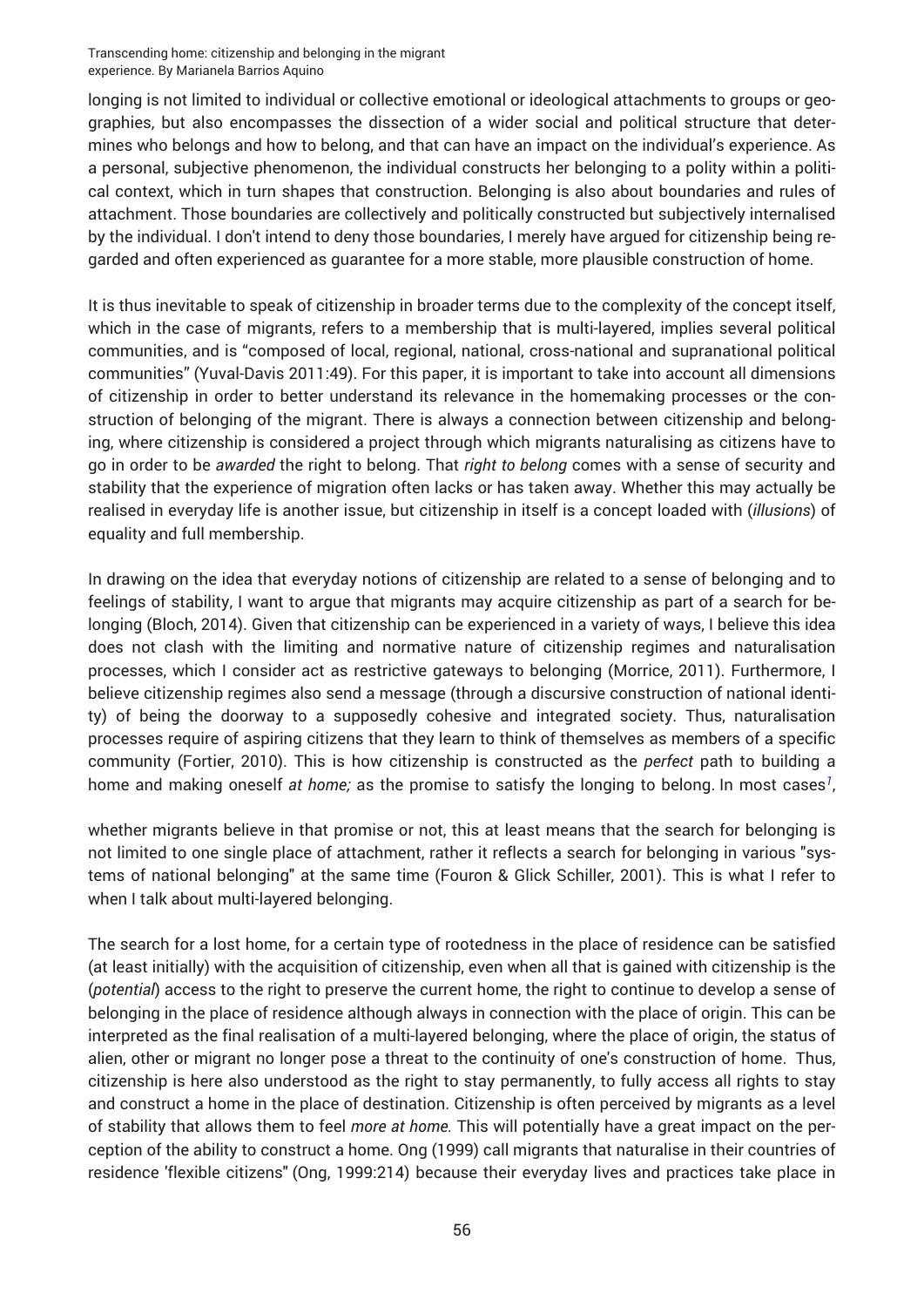various locations and they seek to acquire multiple passports to guarantee the continuity of this mode of life.

Citizenship is considered as the ultimate sign of a successful integration, which means that the migrant can potentially become something different than an alien. Theoretically and according to policy, acquiring citizenship is to be thought of as a rite of passage, where the migrant can begin to feel at home and develop a deeper sense of belonging in the place of residence. Reality, however, often looks a bit different. Migrants often instrumentalise citizenship in terms of acquiring a new passport that allows them to travel more freely, or to preserve their current lives and constitute a guarantee against the ever changing and politically laden nature of immigration policy. In either case, whether the migrant actually feels a new attachment to the place of residence through the acquisition of citizenship or simply instrumentalises it in order to preserve the continuity of their experience, citizenship is a guarantee of safety and a protection against discriminatory immigration policies that threaten the permanence and quality of life of migrants in the host community.

#### Conclusion

Migration, typically involves such a change of scenario and of the codes and symbols operating in that scenario, that it has (at least initially) a disempowering effect on migrants' lives. This can be directly related to a loss of home and of a sense of belonging. This situation pushes migrants to set in motion a series of strategies to try to counteract that disempowerment and regain control over their lives. One of those strategies can be the acquisition of citizenship, which will provide a sense of certainty and security that can facilitate the continuous construction of home.

In this paper I have tried to argue that cross-cultural contacts have an impact on migrants' identities and perceptions of themselves. One of the main results of the experience of migration can be a sense of being lost and/or having lost a home. Whether the migration has been forced or voluntary, the reason for this feeling of loss is related to a divergence between the known tools for interaction and those in use at the place of destination, a divergence that destabilises the ability of the subject to know what to expect from others and, therefore, to know their place in the world. Moreover, that gap will trigger learning processes that will imply a transformation (whether a positive or a negative one is impossible to know).

I have also tried to argue for the impossibility of using national borders or single national allegiances to explore homemaking processes in migrants' lives, since migrants themselves dwell between (Bhabha, 1991) nation-states, across cultural and socio-political borders, their imaginaries are informed by a multiplicity of images, smells, places, geographies, stories, languages, that will render a single territory inadequate to explain their sense of belonging, their construction of self and homes. Thus, I argue, transnational social spaces are the only possible scenario that can reflect the reality of migrants' everyday lives and homemaking strategies, because only they allow conflicting notions of home and belonging to coexist. Only in transnational social spaces can migrants construct homes that integrate various memories and desires, a broad notion of temporality that spans over geographies and time frames, condensing past, present and future into one imaginary home that can fulfil a search for belonging.

The thread that I have tried to present represents an idea of migration that is destabilising, due to the loss of familiarity with the social context and structure in which the individual needs to act. It connects this idea of migration as a disempowering experience (because of the anxiety linked to the initial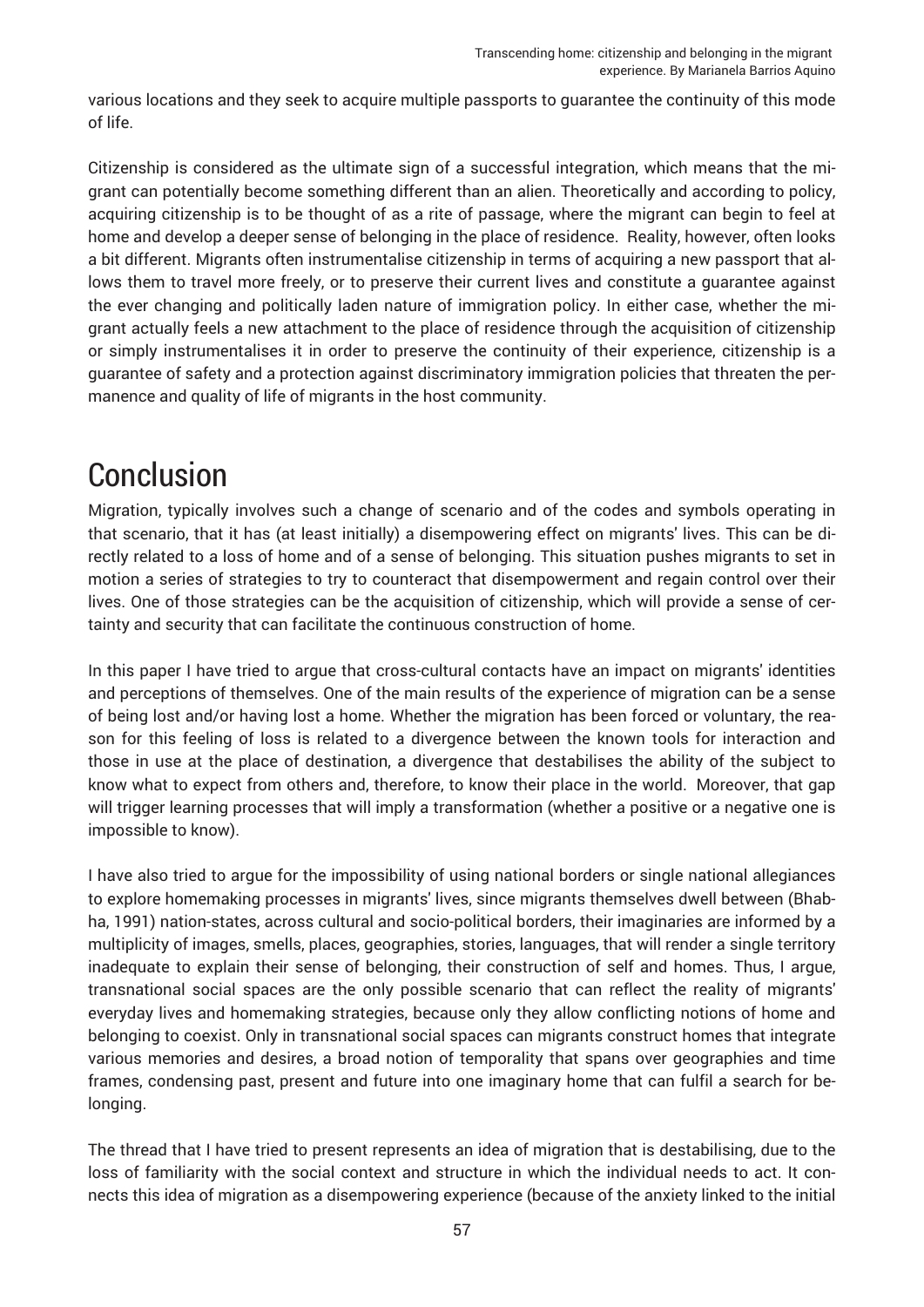ignorance of new rules, values, codes and symbols) and contrasts with a concept of home, here presented as a feeling of belonging that can be equated with security, stability, familiarity, and acceptance. Although both migration and homemaking are contrasting phenomenons or concepts, they are not mutually exclusive. That is, migrants don't stop making homes and searching for homes when they migrate, since I don't believe home is static and therefore opposed to movement (migration). In that search, migrants often find that citizenship is the promise of finally arriving and fulfilling the need to belong to a place.

It is important to highlight here that equality through citizenship in terms of rights and responsibilities as well as in terms of status is an illusion. Failing to do so, would imply disregarding all other types of social, cultural, gender, race, etc. inequalities. For that reason I presented the citizenship regime as promising (as well as limiting and restricting) a sense of belonging. Moreover, equality is as much an illusion as the bonded community described through notions of national identity that aspiring citizens have to adopt and adhere to.

Leaving a place that is familiar, a place that *knows* us, leaves us out of place. We no longer belong here or there. In good days this will mean that we can belong anywhere, in bad days it may mean that we belong nowhere. But the feeling of longing to construct a familiarity that binds us somewhere, that keeps us from moving, from being uprooted, does not leave us. Anchoring strategies may be placing a lot of value on an object that we take along with us, treasuring memories and idealising ideas of a past home, a warm place that we often imagine is still there where we left it. We are often surprised by the fact that the reality of those familiar places, our networks and stories do not match our memories. This is probably the moment we realise that we have been uprooted, and that our roots have taken another shape.

What strikes me as the biggest dilemma is that even when realising that, we persevere, almost blindly and pointlessly in the search for a home even when being uprooted has become a part of our stories of self and home, that places and geographies no longer tell our stories, also not those that once did. In that search, almost a need, we hold on to anything that is a promise of recovering that familiarity, that sense of belonging, of being *in place and not out of place*. Acquiring citizenship worked for me as a promise, as the opening of a door, and it did transform my strategies for constructing belonging. However, it did not stop the search and now I think of my roots as growing in water, like I have them in a glass that I can take with me wherever I go. Even when I stay, I am moving, I am revisiting past and future projects of migration. And even then, I am always trying to stay, to manufacture a familiarity and a belonging that although illusory, would fit my fragmented geographies, my fragmented homes.

In this chapter I have tried to argue that although migration relativises so much and turns us inside out, the longing to belong, the need to make a home is always there, and that citizenship is constructed as a promise of satisfying that need. Although I don't know if citizenship actually satisfies the need.

I would like to finish with Bhabha's words saying "a transnational 'migrant' knowledge of the world is most urgently needed" (1991) because really, what I here described as being true for migrants, may be true for everybody.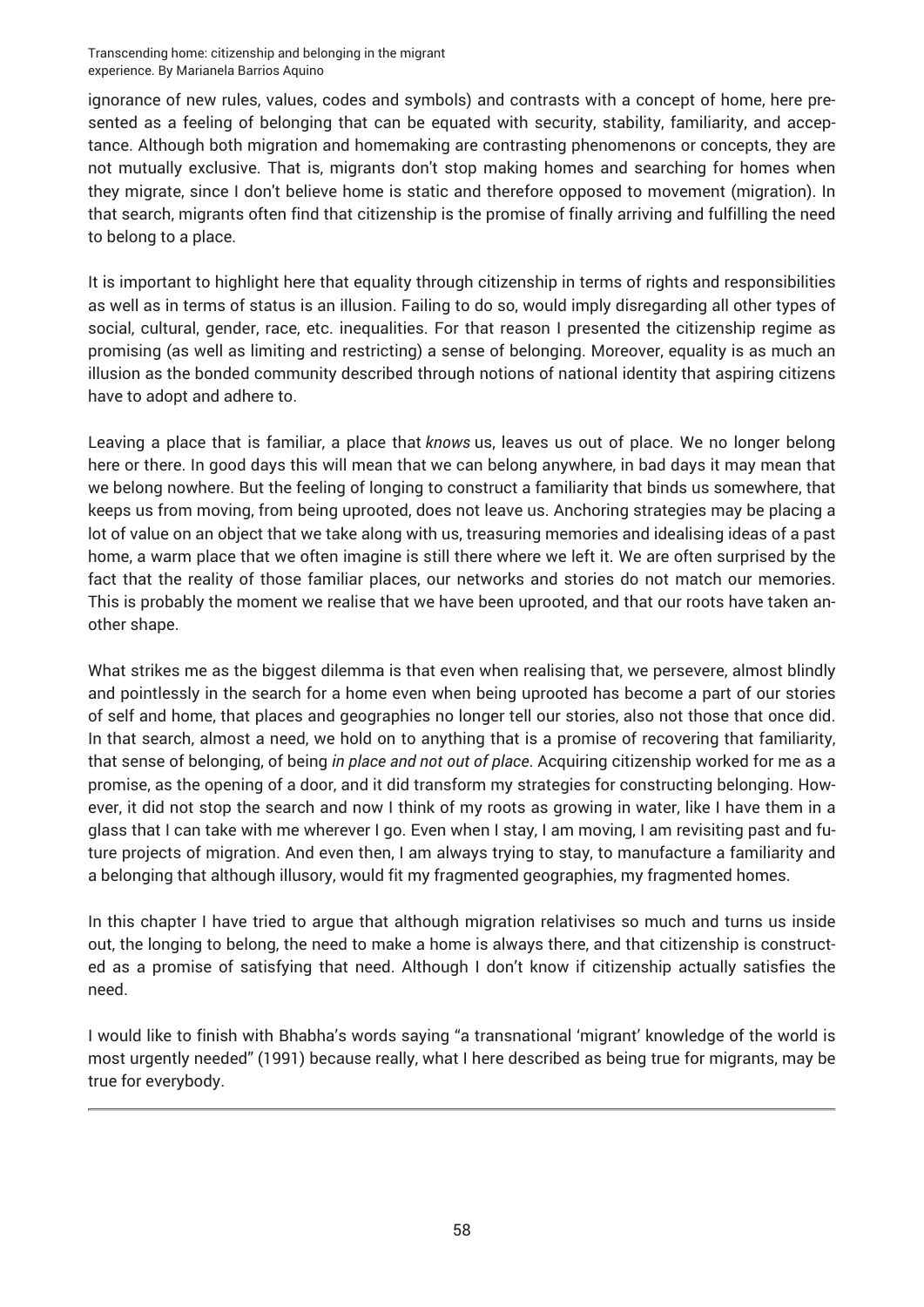# Bibliography

Basch, L., Glick-Schiller, N., Szanton Blanc, C. (1994) *Nations unbound: transnational projects, postcolonial predicaments and deterritorialized nation-states.* New York: Taylor & Francis.

Benmayor, R. & Skotnes, A. (1994) *Migration and identity*, Oxford: Oxford University Press.

Berger, P.L. & Luckmann, T. (2002) The social construction of reality: a treatise in the sociology of knowl*edge*. London: Penguin.

Bhabha, H. (1991) *The location of culture*. London: Routledge.

Billig, M. (1995) *Banal Nationalism*. London: Sage Publications.

Bloch, A. (2014) 'Citizenship, Belonging, and Moldovan Migrants in Post-Soviet Russia'. *Ethnos,* 79 (4), pp. 445-472.

Boccagni, P. & Brighenti, A. M. (2017) 'Immigrants and home in the making: thresholds of domesticity, commonality and publicness'. *Journal of Housing and the Built Environment,* 32(1), pp. 1–11.

Bosniak, L. (2006) *The Citizen and the Alien: Dilemmas of Contemporary Membership. Princeton*, NJ: Princeton University Press.

Bourdieu, P. (1979) *Outline of a Theory of Practice*. London: Cambridge University Press.

Bourdieu, P. & Wacquant, L. J. D. (1992) *An Invitation to Reflexive Sociology*. Chicago: University of Chicago Press.

Brah, A. (1996) *Cartographies of diaspora: Contesting identities*. London: Routledge.

Brun, C. (2001) 'Reterritorialising the link between People and Place in Refugee Studies'. *Geografiska Annaler*, 83B (1), 15-25.

Brun, C.; Fábos, A. (2015) 'Making Homes in Limbo? A Conceptual Framework'. *Refuge. 31 (1), pp. 5-17.*

Čapo, J. (2015) 'Durable Solutions, Transnationalism, and Homemaking among Croatian and Bosnian Former Refugees'. *Refuge.* 31(1), pp. 19-29.

Doná, G. (2015) 'Making Homes in Limbo: Embodies Virtual "Homes" in Prolonged Conditions of Displacement'. *Refuge,* 31 (1), pp. 67-73.

Dubar, C. (2006) *A crise das Identidades. A interpretação de uma mutação*. Porto: Edições Afrontamento.

Easthope, H. (2004) A place called home. *Housing, Theory and Society*, 21(3), pp. 128–138.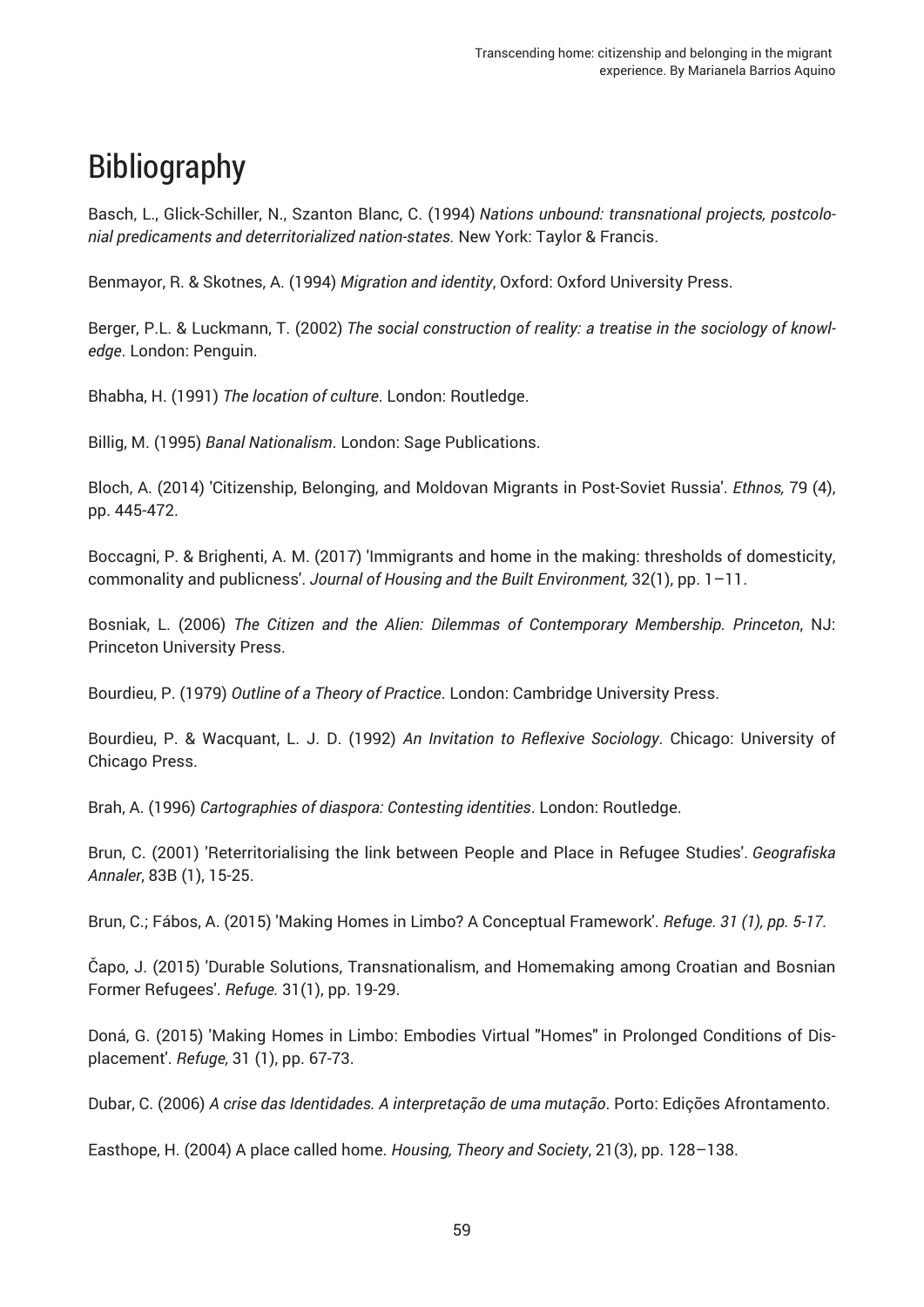Eastmond, M. (2006) 'Transnational returns and reconstruction in post-war Bosnia and Herzegovina'. *International Migration*. 44(3), pp. 141–166.

Erel, U. (2013) 'Kurdish Migrant Mothers in London Enacting Citizenship'. *Citizenship Studies.* 17 (8), pp. 970-984.

Faist, T. (2000) *The Volume and Dynamics of International Migration and Transnational Social Spaces*. Oxford: Oxford University Press.

Fortier, A. (2000) *Migrant Belongings: Memory, Space, Identities*. Oxford: Berg.

Fortier, A. (2010) 'Proximity by Design? Affective Citizenship and the Management of Unease'. *Citizenship Studies.* 14 (1), pp. 17–30.

Fortier, A. (2013) 'What s the big deal Naturalisation and the politics of desire'. *Citizenship Studies.* 17(6– 7), pp. 697–71.

Fouron, G. & Glick Schiller, N. (2001) 'All in the Family: Gender, Transnational Migration, and the Nation-State'. *Identities: Global Studies in Culture and Power.* 7(4), pp. 539–82.

Friedman, J. (2002) 'Placemaking as Project? Habitus and Migration in Transnational Cities', in Hillier, J. & Rooksby, E. (eds.) *Habitus: A Sense of Place*. England: Ashgate, pp. 299–316.

Goffman, E. (1959) *The presentation of self in everyday life*. New York: Doubleday.

Gurney, C. (2000) I love Home: Towards a More Affective Understanding of Home. Proceedings of Culture and Space in Built Environments. *Critical Directions/New Paradigms*, pp. 33–39.

Habib, N. (1996) The Search for Home. *Journal of Refugee Studies,* 9 (1), 96-102.

Hall, S.. (1996) 'Who Needs "Identity?"', in Hall, S., du Gay, P. (eds.) *Questions of Cultural Identity*. London: Sage Publications, pp.15-30.

Hamzah, H. & Adnan, N. (2016) 'The Meaning of Home and Its Implications on Alternative Tenures: A Malaysian Perspective'. *Housing, Theory and Society*, 33(3), pp. 305–323.

Hashmi, N. (2000) 'Immigrant Children in Europe: Constructing a Transnational Identity' in Hoefert, A. & Salvatore, A. (eds.) *Between Europe and Islam - Shaping modernity in a transcultural space*. Brussels: Peter Lang, pp. 163-173.

Isin, E. F. (2002) *Being political: Genealogies of citizenship*. Minneapolis: University of Minnesota Press.

Isin, E. F., Nielsen, G. M. (eds.) (2008) *Acts of Citizenship*. London: Zed Books Ltd.

Jarvis, P. (2006) T*owards a comprehensive theory of human learning. Lifelong Learning and the Learning Society (Vol. 1)*. Oxford: Routledge.

Koopmans, R., Statham, P., Giugni, M. & Passy, F. (2005) *Contested Citizenship. Immigration and Cultural Diversity in Europe.* Minneapolis: University of Minnesota Press.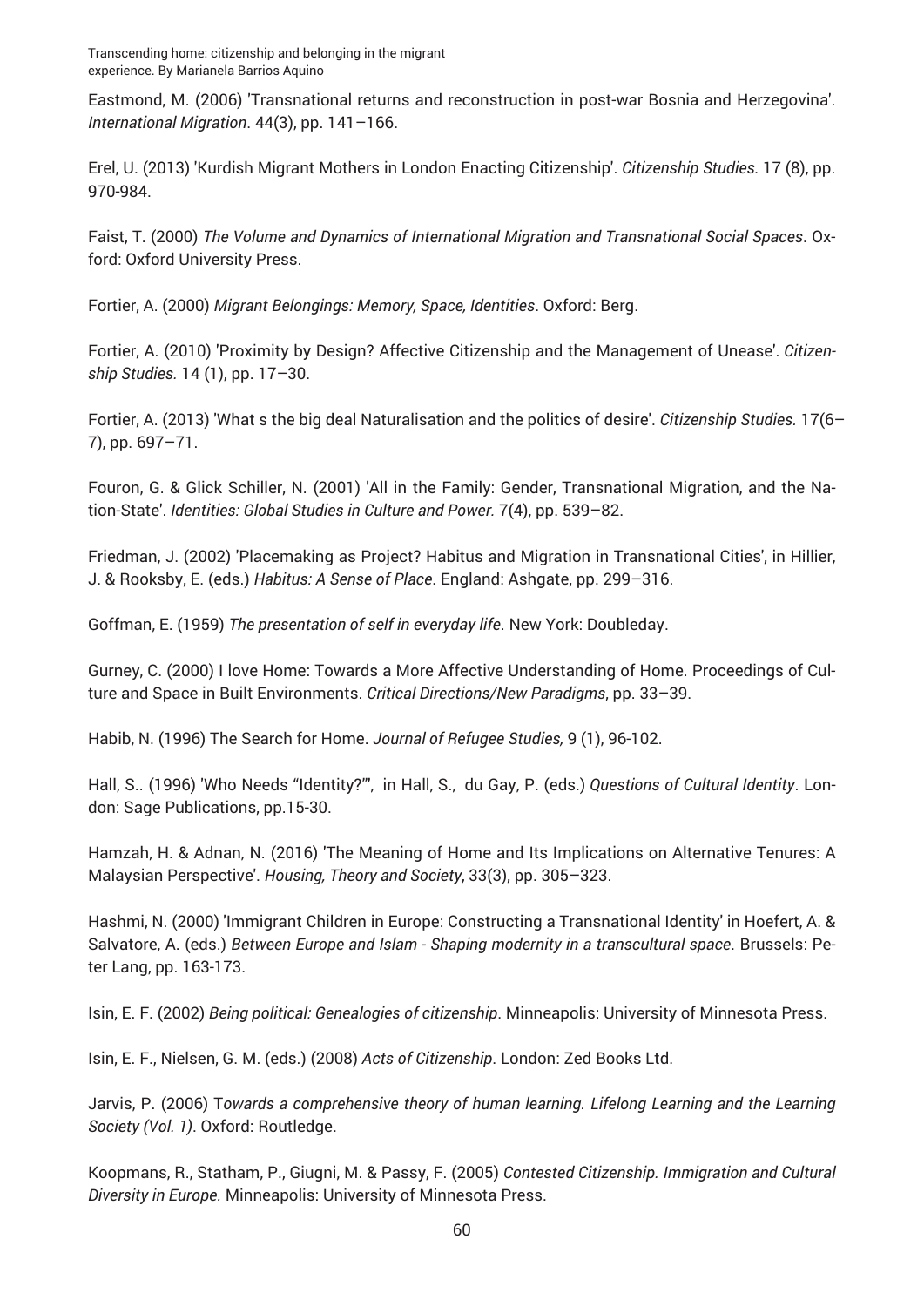Korac, M. (2009) *Remaking Home: Reconstructing Life, Place and Identity in Rome and Amsterdam*. Oxford: Berghahn Books.

Long, L. D., Oxfeld, E. (eds) (2004) *Coming Home?: Refugees, Migrants, and Those Who Stayed Behind.* Philadelphia: University of Pennsylvania Press.

Marschall, S. (2017) Migrants on Home Visits: Memory, Identity and a Shifting Sense of Self. *International Journal of Tourism Research*, 19(2), pp. 214–222.

Morrice, L. (2011) *Being a refugee: learning and identity: a longitudinal study of refugees in the UK*. Stokeon-Trent: Trentham.

Morrice, L. (2012) 'Learning and Refugees: Recognizing the Darker Side of Transformative Learning'. *Adult Education Quarterly*. 63(3), pp. 251–271.

Morrice, L. (2016) 'Cultural values, moral sentiments and the fashioning of gendered migrant identities'. *Journal of Ethnic Migration Studies*. August, pp. 1-18.

Ong, A. (1999) *Flexible Citizenship: The Cultural Logics of Transnationality.* Durham, NC: Duke University Press.

Pfaff-Czarnecka, J. (2013) 'Multiple belonging and the challenges of biographic navigation'. *MMG Working Paper.* Göttingen*:* Max Planck Institute for the Study of Religious and Ethnic Diversity*. pp. 13-05.*

Pilkington, H. & Flynn, M. (2006) 'A diaspora in diaspora? Russian returnees confront the 'homeland''. *Refuge*. 23(2), pp.55–67.

Probyn, E. (1996) *Outside Belongings*. London: Routledge.

Rose, G. (1995) 'Place and identity: a sense of place' in Massey, D. & Jess, P. (eds.) *A Place in the World?: Places, Cultures and Globalization*. Oxford: Oxford University Press, pp. 87–132.

Sandu, A. (2013) 'Transnational Homemaking Practices Identity Belonging and Informal Learning'. *Journal of Contemporary European Studies*. 21(4), pp. 496–512.

Sayad, A. (1998) *A imigração ou os paradoxos da alteridades*. São Paulo: Editora Da Universidade de São Paulo.

Tuan, Y. (1980) 'Rootedness versus Sense of Place', *Landscape* 24, pp. 3–8.

Verkuyten, M. (2006) 'Mulitcultural recognition and ethnic minority rights: A social identity perspective'. *European Review of Social Psychology.* 17(1), pp. 148-18.

Wetherell, M. (1996) *Identities, groups and social issues*. London: Sage Publications Ltd. & Open University

Xenos, N. (1996) 'Refugees: The Modern Critical Condition' in Shapiro, M. J. & Alker, H. R. (eds.) *Challenging boundaries: global flows, territorial identities*. Minneapolis: University of Minnestota Press.